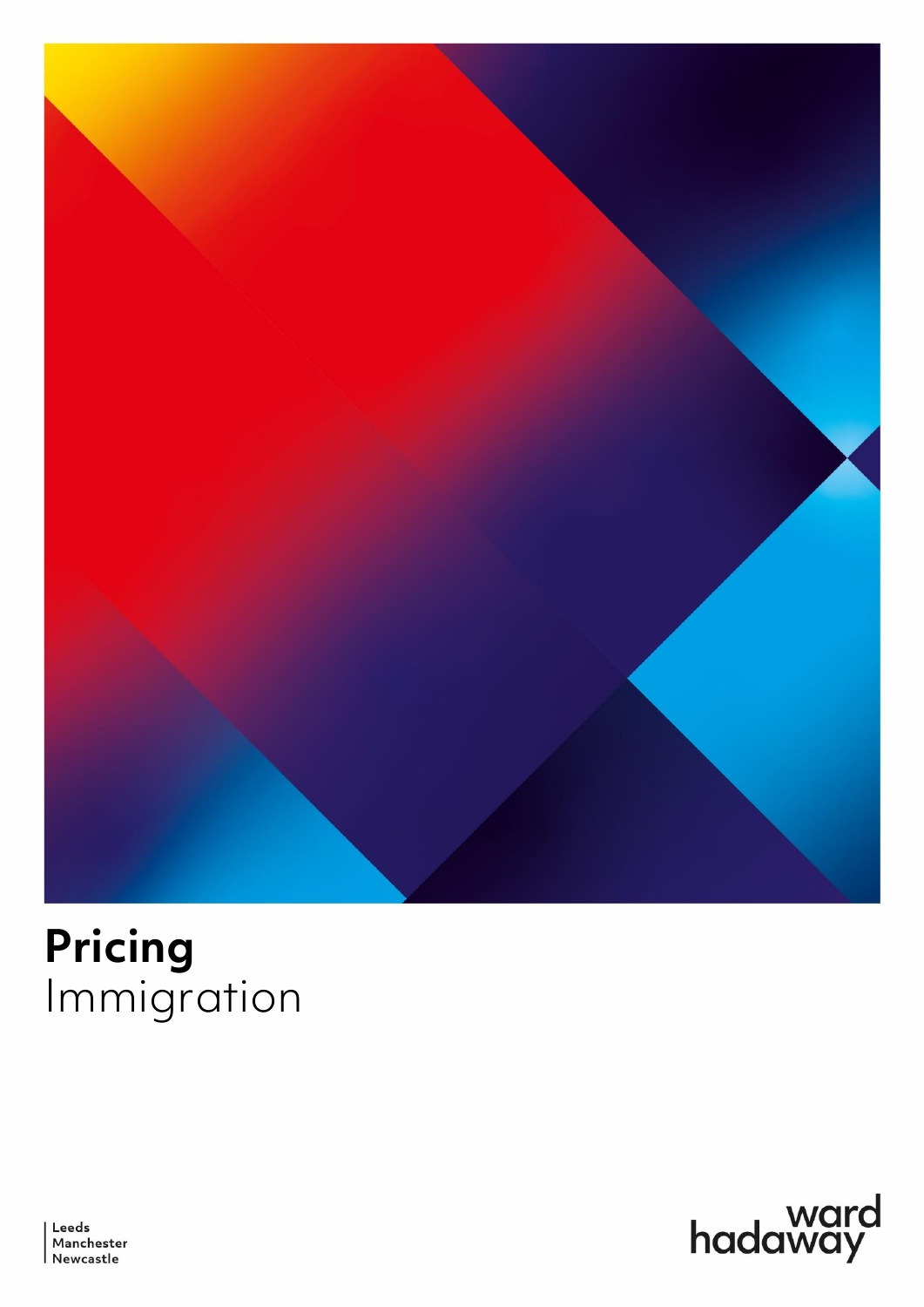We regularly prepare and submit a variety of immigration applications for individuals and have set out below the visa applications we most commonly deal with. We advise on a whole range of applications so if the type of visa application you are looking to make is not listed below, please contact us directly so that we can provide a fee estimate.

All estimated fees below are excluding VAT at the rate of 20%. VAT may or may not be payable on the below fee estimate as this is dependent on the country in which you reside and you will be advised of this before work on your application commences.

# **Global Talent Visa – Tier 1**

The Global Talent visa is open to applicants who work in a qualifying field and have been endorsed as a recognised leader (exceptional talent), an emerging leader (recognised promise) or under the UK Research and Innovation endorsed funder option. The application process has two stages. Stage 1 requires an application for endorsement must be submitted to the Home Office for consideration by the relevant endorsing body. Details of the current endorsing bodies can be foun[d here.](https://www.gov.uk/global-talent/eligibility) Stage 2, following endorsement, requires a visa application to be made to the Home Office.

#### **Stage 1 –endorsement:**

Basic –all endorsing bodies:

- Initial correspondence with you regarding eligibility;
- Review of the draft personal statement, cv, supporting documents and letters of recommendation;
- Written advice on whether the application meets the eligibility criteria for endorsement and if not, what aspects of the application need to be improved.

#### £560 -£850 (plus £112 -£170 VAT)

Enhanced – applications for endorsement by Tech Nation, The Royal Institute of British Architects and The Arts Council:

- Initial correspondence with you regarding eligibility;
- Providing you with guidance on the required documentation;
- Review of the draft personal statement and cv and advice to you on issues and improvements to be made;
- Advice to you on appropriate authors for the letters of recommendation, review of up to three draft letters of recommendation, advice to you on whether they meet the eligibility criteria and amending the letters;
- Advice on potential supporting documents in support of the application;
- Review of draft supporting documents provided by you and advice on whether these are adequate and meet the eligibility criteria and amending the documents;
- Advice on additional documents you may be able to provide in support of the application and changes to the documents you have collated to improve your application;
- Review of and advice to you on the draft application form(s) and amendments to be made;
- Advice to you on the application process and queries.

£1, 500 -£2,250 (plus £300-£450 VAT)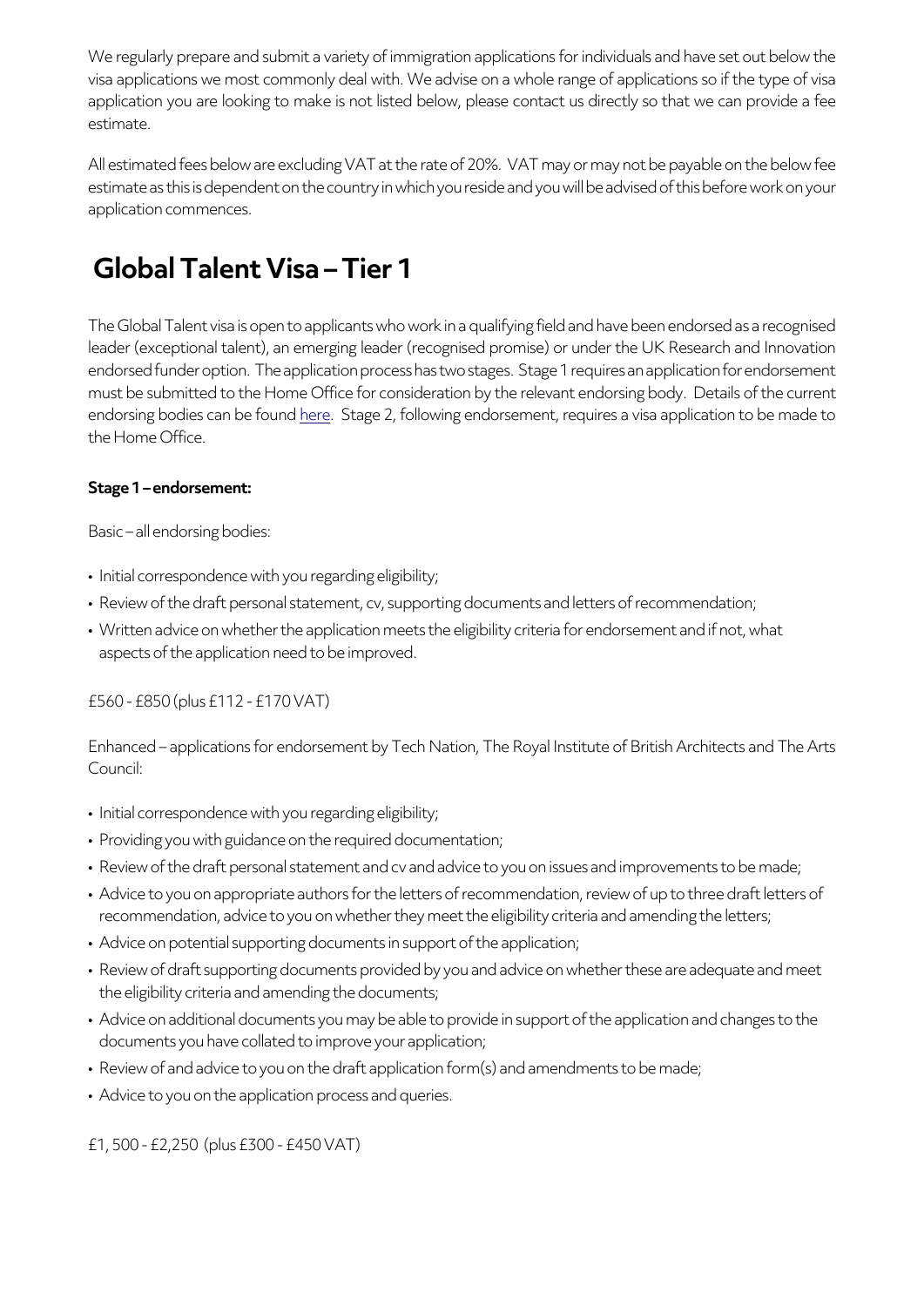Enhanced – applications for endorsement by The Royal Society, The British Academy, The Royal Academy of Engineering and UK Research and Innovation:

- Initial correspondence with you regarding eligibility;
- Providing you with guidance on the required documentation;
- Review of the draft personal statement and cv and advice to you on issues and improvements to be made;
- Advice to you on appropriate authors for the letters of recommendation and review of up to two draft letters of recommendation, advice to you on whether they meet the eligibility criteria and amending the letter(s);
- Review of up to three draft supporting documents provided by you and advice on whether these are adequate and meet the eligibility criteria and amending the documents;
- Advice on alternative documents you may be able to provide in support of the application and changes to the documents you have collated to improve your application;
- Review of and advice to you on the draft application form and amendments to be made;
- Advice to you on the application process and queries.

£1,250 -£1,750 (plus £250 -£350 VAT)

#### **Stage 2 –visa application:**

- reviewing and suggesting appropriate amendments to draft home office visa application form; and
- advice to you on the application process and queries.

£750 -£1,250 (plus £150 -£250 VAT)

# **General Work Visa – Tier 2, Intra-Company Transfer Visa – Tier 2**

- Initial correspondence with you regarding eligibility;
- Review of and advice to you on the draft completed application form;
- Advice to you on the application process and queries;
- Advice on which supporting documents to provide with the application;
- Assist with questions about the process or correspondence from the Home Office.

£750 -£1,250 (plus £150 -£250 VAT)

## **General Student Visa – Tier 4**

- Initial correspondence with you regarding eligibility;
- Review of and advice to you on the draft completed application form;
- Advice to you on the application process;
- Advice on which supporting documents to provide with the application; and
- Assist with questions about the process or correspondence from the Home Office.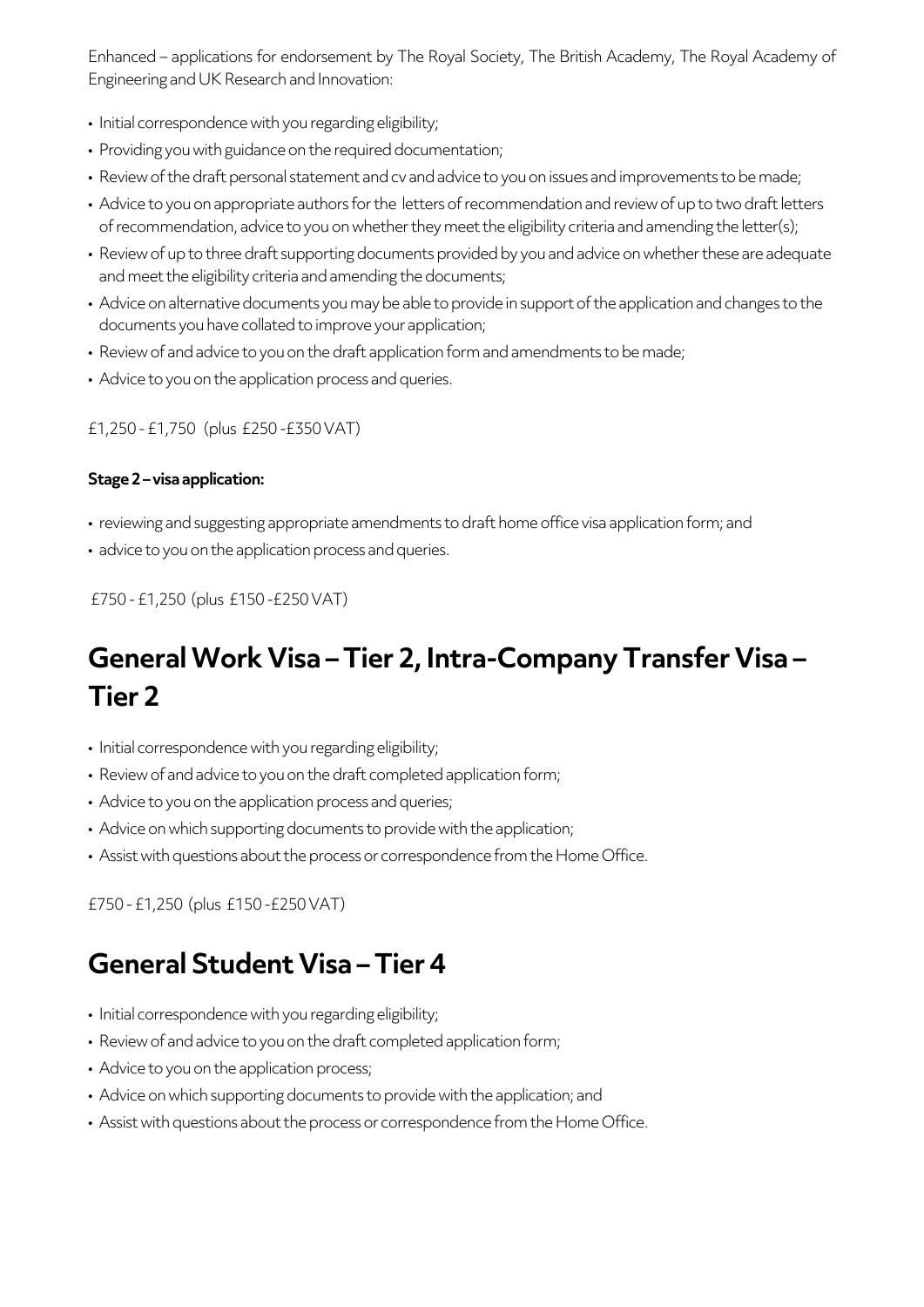### **PBS Dependant Visa**

- Initial correspondence with you regarding eligibility;
- Review of and advice to you on the draft completed application form;
- Advice to you on the application process;
- Advice on which supporting documents to provide with the application; and
- Assist with questions about the process or correspondence from the Home Office.

£600 -£1,000 (plus £120 -£200 VAT)

#### **Indefinite Leave to Remain (settlement in the UK)**

- Initial correspondence with you regarding eligibility;
- Review of and advice to you on the draft completed application form;
- Advice on the application process;
- Advice on which supporting documents to provide with the application;
- Assist with preparation of draft supporting documents including letters from third parties; and
- Assist with questions about the process or correspondence from the Home Office.

£1,000 -£1,750 (plus £200-£350 VAT)

#### **Partner/spousal visas**

- Initial correspondence with you regarding eligibility;
- Advice on satisfying and evidencing compliance with the financial requirements;
- Advice on satisfying and evidencing compliance with the relationship requirements;
- Review of and advice to you on the draft completed application form;
- Advice on the application process;
- Advice on which supporting documents to provide with the application;
- Assist with preparation of draft supporting documents including letters from third parties; and
- Assist with questions about the process or correspondence from the Home Office.

£1,750 -£3,000(plus £350 -£600 VAT)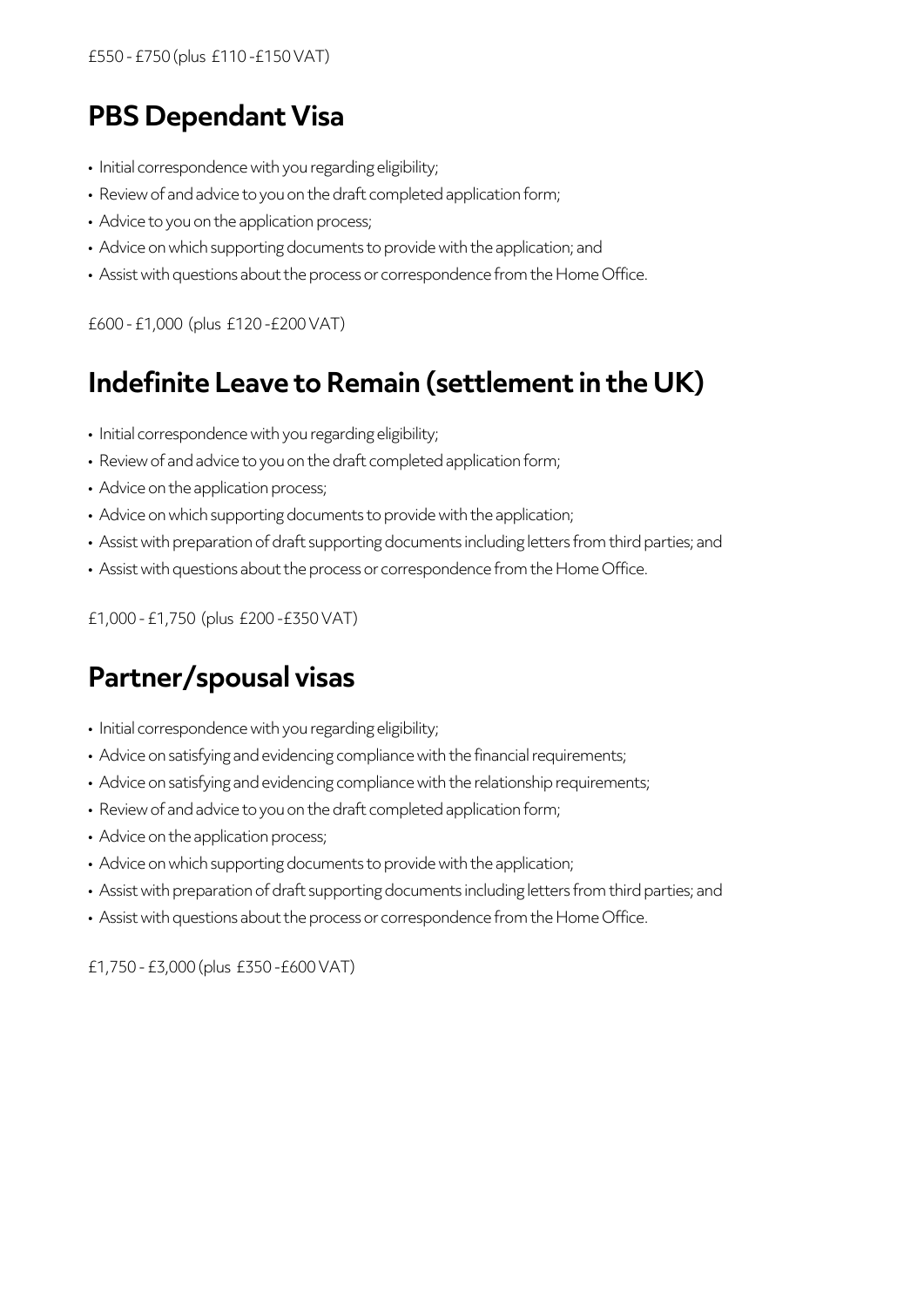\*Our fees are calculated based on the number of hours it will take us to carry out this work. The exact number of hours it will take depends on the circumstances in your case, such as:

- The volume of supporting documents and evidence that we need to consider;
- The quality of the draft supporting documents provided by you, the amount of time required to amend these and the number of amended drafts required;
- Whether face to face meetings with you are required (if you reside in the uk) and the volume of calls and queries from you;
- For global talent visa applications, whether you are applying under the exceptional talent criteria or the exceptional
- Promise criteria;
- The urgency of your application; whether you have an adverse immigration or criminal history;
- The need to obtain documentation from or liaise with third parties such as accountants or translation companies;
- Whether you are applying alone or with dependants;
- Whether you require advice on your current immigration status.

If you are able to provide sufficient evidence and documentation at the outset of the process to demonstrate that you clearly meet the eligibility criteria, the cost is likely to be at the lower end of these ranges. The estimates are based on the following hourly rates:

| Senior Partner / Consultant | £400 plus £80 VAT |
|-----------------------------|-------------------|
| Partner                     | £370 plus £74 VAT |
| Director                    | £355 plus £71 VAT |
| Managing Associate          | £325 plus £65 VAT |
| Associate                   | £300 plus £60 VAT |
| Solicitor 3 years + pge     | £270 plus £54 VAT |
| Solicitor 2 to 3 years pge  | £250 plus £50 VAT |
| Solicitor 1 to 2 years pge  | £235 plus £47 VAT |
| Solicitor NQ                | £220 plus £44 VAT |
| <b>Trainees</b>             | £140 plus £28 VAT |

VAT may or may not be payable on the above fee estimate as this is dependent on the country in which you reside and you will be advised of this before work on your application commences.

Disbursements are costs related to your matter that are payable to third parties, such as visa fees payable to the Home Office and document translation fees. These are not included in the above estimates. A list of these and their fees can be found here and include VAT. We usually advise you to submit the application yourself and pay these disbursements directly.

# **What's not included:**

- Advice and assistance in the event that an application is unsuccessful, for example advice on alternative options, administrative review, endorsement review, appeals and judicial review;
- Advice and assistance on travelling to and arriving in the uk, police registration, collecting brp and right to work checks;
- Advice and assistance with attendance at home office interviews;